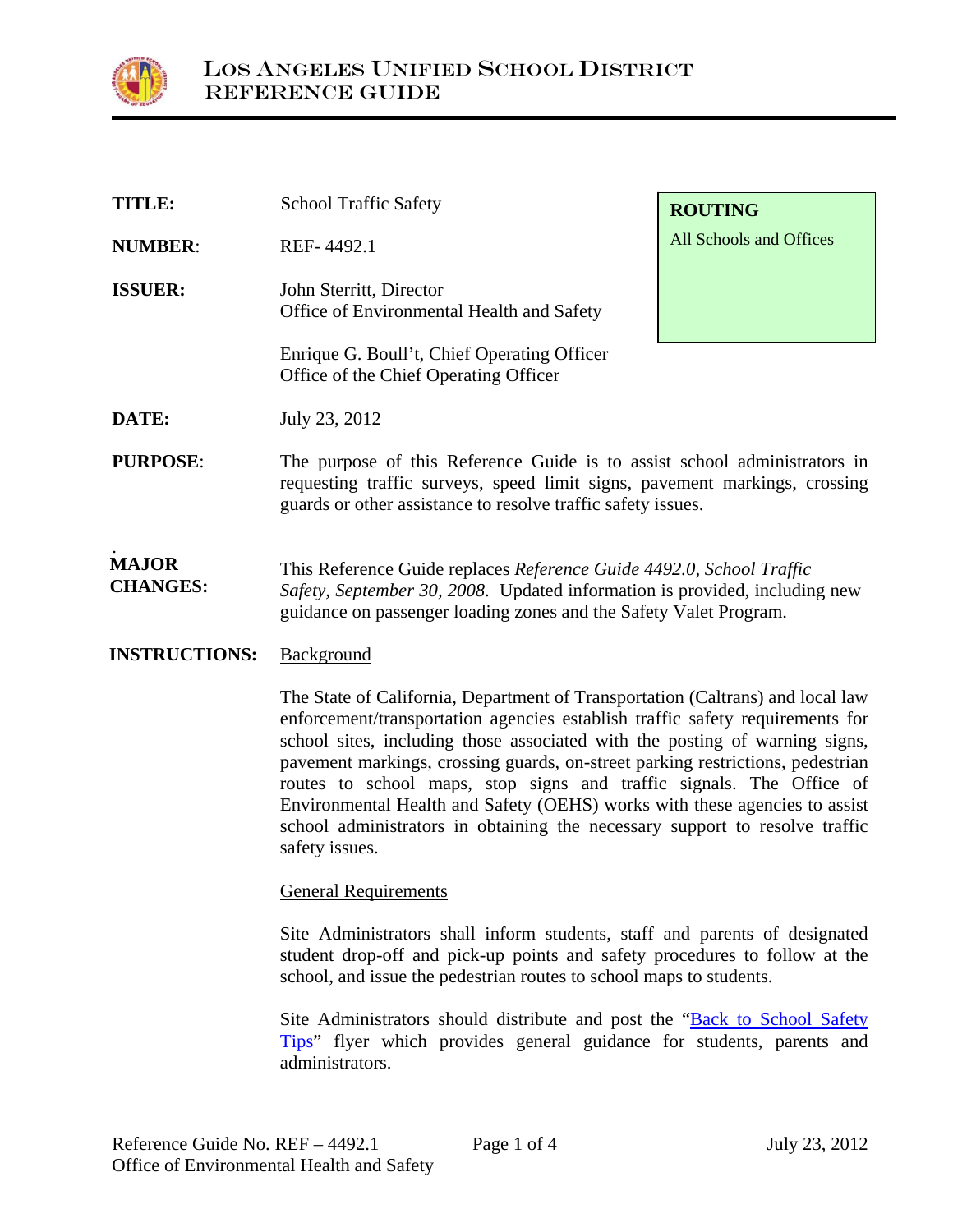

## Passenger Loading Zones

OEHS can assist Principals with evaluating parking around the school and ensuring passenger loading areas are safe and meet the school's needs.

School passenger loading areas mainly consist of three different sign types:

- "*Passenger Loading Only, 6:30 AM to 9 AM, 1:30 PM to 4 PM*"
- "*2 Hour Parking 9 AM 1:30 PM, School Days*"
- "*15 Minute Parking, 7 AM to 5 PM, School Days*"

(There are variations of the passenger loading signage depending on the municipality having jurisdiction.)

OEHS will evaluate various safety criteria. For example, passenger loading zones should be separated from bus loading zones. This minimizes traffic congestion and provides safe harbor for students coming to and from school.

### School Bus Zones

OEHS can also assist with evaluating school bus zones and addressing other safety concerns associated with these zones. Schools with bus transportation for students shall have a clearly designated bus zone for student drop-off and pick-up. The zone shall be marked with signs indicating, *"Tow-Away, No Stopping, 7AM – 5PM, School Days, School Buses Excepted."* Loading and unloading of students shall take place only within the designated areas.

Should it become necessary to change the current school bus zone, certain factors must be taken into account. Bus zones should be located where the following conditions exist: ready access for students to school grounds through a building or gate entrance; adequate visibility of crosswalks, driveways and intersections; minimal contact between bus operations and private vehicles; and unobstructed adjoining sidewalks. In addition, students must be supervised during loading and unloading activities.

# Safety Valet Program

The Safety Valet Program improves the safety of students by providing a more fluid movement of vehicular traffic. The program is designed so parents will not have to park or exit their vehicles when dropping off children during the morning drop off time. OEHS coordinates the program in cooperation with the Los Angeles School Police Department (LASPD) who conducts on-site training of parent volunteers prior to the program implementation. For more information, please review [Reference Guide 5496.1,](http://lausd-oehs.org/docs/ReferenceGuides/REF-5496.1.PDF) *Implementing a Safety [Valet Program at Schools](http://lausd-oehs.org/docs/ReferenceGuides/REF-5496.1.PDF)*.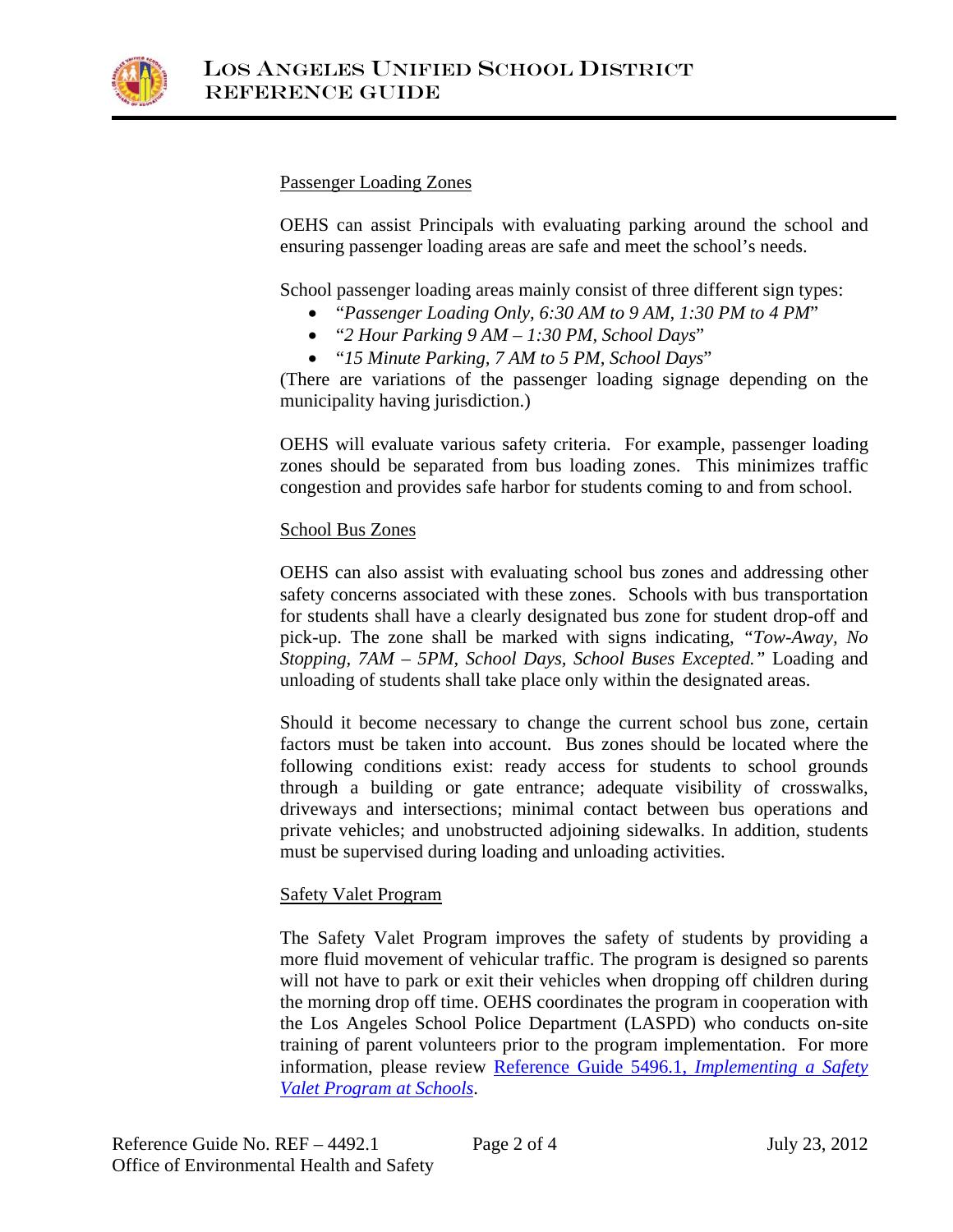

## Requests for Crossing Guards

To request a crossing guard, Site Administrators should send a written request to OEHS with the specific location for the proposed assignment. Crossing guards can be assigned by City or County agencies to early education centers, primary centers and elementary schools. The Los Angeles Department of Transportation (LADOT) or Public Works Departments will conduct a survey of the location and determine if it meets the following criteria:

- A minimum of 20 or more children attending elementary school who cross the intersection or location; or
- A minimum of 300 vehicles in a one-hour period must pass through an uncontrolled intersection (no signal or stop signs) which children must cross; or
- A minimum of 500 vehicles in a one-hour period must pass through a controlled intersection which children must cross.

For a school to qualify for a paid crossing guard in the City of Los Angeles, LADOT must conduct a traffic volume survey to justify the need. If justified, a paid crossing guard will be assigned by the LADOT provided there is available funding. The Los Angeles County Public Works Department provides the same services to schools within the county but outside of the city.

LAUSD schools and offices are not permitted to hire their own crossing guards independent of the municipality with jurisdiction. Additionally, District sites may not organize volunteers to act as crossing guards as there is no approved volunteer crossing guard program available for LAUSD schools.

#### Educational Materials on Traffic Safety

For assistance or information on traffic education programs and training materials available for schools, contact OEHS at (213) 241-3199. Traffic and pedestrian safety educational materials in eight languages are also available on the OEHS website at:

[http://lausd-oehs.org/trafficandpedestriansafety.asp.](http://lausd-oehs.org/trafficandpedestriansafety.asp)

# Law Enforcement

For traffic safety issues that cannot be resolved with the tools referenced above, the Site Administrator should confer with Los Angeles School Police Department at 213-625-6631 or complete an online request for traffic enforcement at [http://www.laspd.com/.](http://www.laspd.com/) OEHS may also be reached at 213- 241-3199 for additional assistance with traffic enforcement. Site